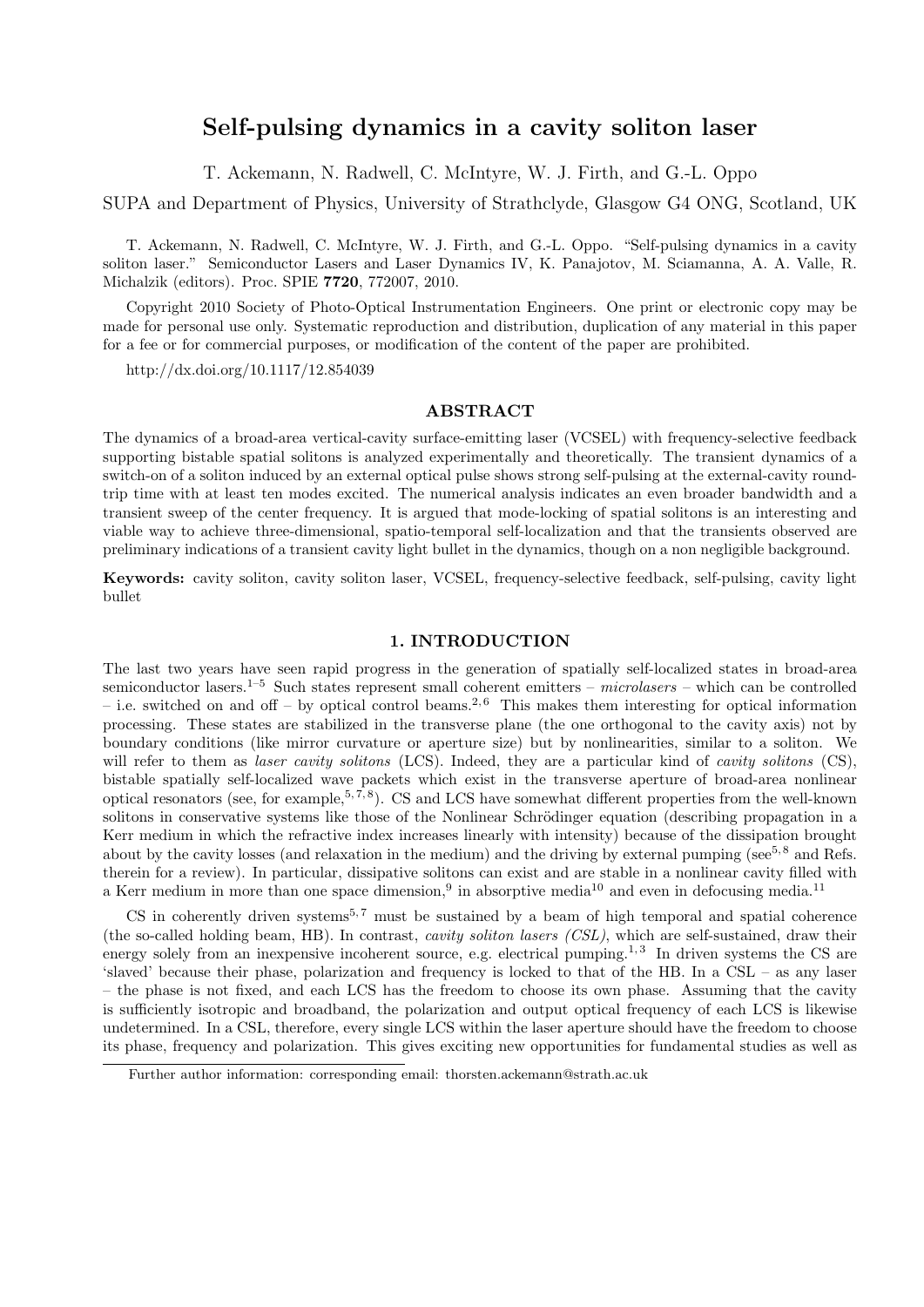

Figure 1. Scheme of a cavity soliton laser supporting cavity light bullets. Within the cavity, a pulse significantly shorter than the cavity round trip time and the cavity length is circulating. At the output coupler, it produces a train of pulses separated by the cavity round-trip time in time and by two times the cavity length in space.

for applications. For example, phase-locked multi-frequency operation would result in self-pulsing solitons which – combined with the intrinsic bistability of dissipative solitons – could be used as optically-controllable pulse trains in communication systems.

The basic idea is illustrated in Fig. 1. The scheme depicted shows a laser source with a self-imaging external cavity closed by a volume Bragg grating (VBG). In principle, the most important thing is that the cavity is long enough to allow for multi-longitudinally mode operation and is only marginally stable for Gaussian transverse modes. If a spatial (transverse) soliton operates on multiple, phase-locked cavity modes, a pulse is formed which has a duration shorter than the cavity round-trip time and is hence also spatially localized along the longitudinal (cavity) axis. This would constitute a ball or bullet of light traveling back and forth within the cavity, a spatiotemporal or three-dimensional cavity soliton. We will refer to it as cavity light bullet (CLB). Outside the cavity, it manifests itself as a train of short pulses with the repetition frequency of the cavity round-trip time that is usual for mode-locked lasers. Indeed, the pulses in many mode-locked lasers can be understood as dissipative temporal cavity solitons, at least in many operating regimes.  $8,12,13$ 

Light bullets or three-dimensional solitons were intensively pursued in systems without feedback, for example  $in,$ <sup>14</sup> but to our knowledge there is no experimental demonstration, yet. For Kerr media this is due to the fact that solitons are unstable in more than one dimension.<sup>15</sup> Saturation might stabilize solitons<sup>16</sup> but the parameter range seem to be very difficult to reach experimentally. Possible remedies are to use discrete systems,<sup>17</sup> approximate realizations like linear Airy-Bessel beams,<sup>18</sup> or cavities.<sup>19</sup> As we mentioned before, the dissipative dynamics of a cavity relaxes the requirements on the material to sustain CS. Indeed light bullets were found in a model for a driven cavity with a two-level nonlinearity.<sup>19</sup>

The first semiconductor CSL realized is built on a broad-area vertical-cavity surface-emitting laser (VCSEL) with bistability induced by frequency-selective feedback.<sup>1, 2, 20–22</sup> As such it does not have an obvious mechanism for saturable absorption to induce mode-locking. LCS or at least localized states were also demonstrated in VCSEL with saturable absorption<sup>3,4</sup> and indeed self-pulsing was found though not in the solitonic region.<sup>23</sup> Saturable absorption, however, is not the only mechanism for mode-locking. Four-wave mixing for example is known to support mode-locking in driven systems<sup>24</sup> and in lasers.<sup>25</sup> In addition, rather regular self-pulsing is known for semiconductor lasers with feedback in appropriate operating regimes.<sup>26</sup>

Hence, we are looking here for self-pulsing of CS in the frequency-selective feedback (FSF) scheme which has the advantage of being based on standard VCSEL structures (albeit with large diameter) and other off-theshelf optical components without the need to grow and to align matching gain/absorber sections. We present numerical and experimental evidence in the time and spectral domain, demonstrating that a considerable number of external cavity modes are excited during a switch-on transient of a CS together with deep oscillations and self-pulsing. There is also a frequency shift of the CS during the transient. We will interpret this as the CS evolving via multi-frequency unstable states. Although the involvement of unstable separatrix states in soliton dynamics is not new, the fact that a CSL has frequency freedom means that the frequency of the separatrix and that of the final stable CS states are generally different. Hence, frequency is effectively a dynamical variable in the switching process.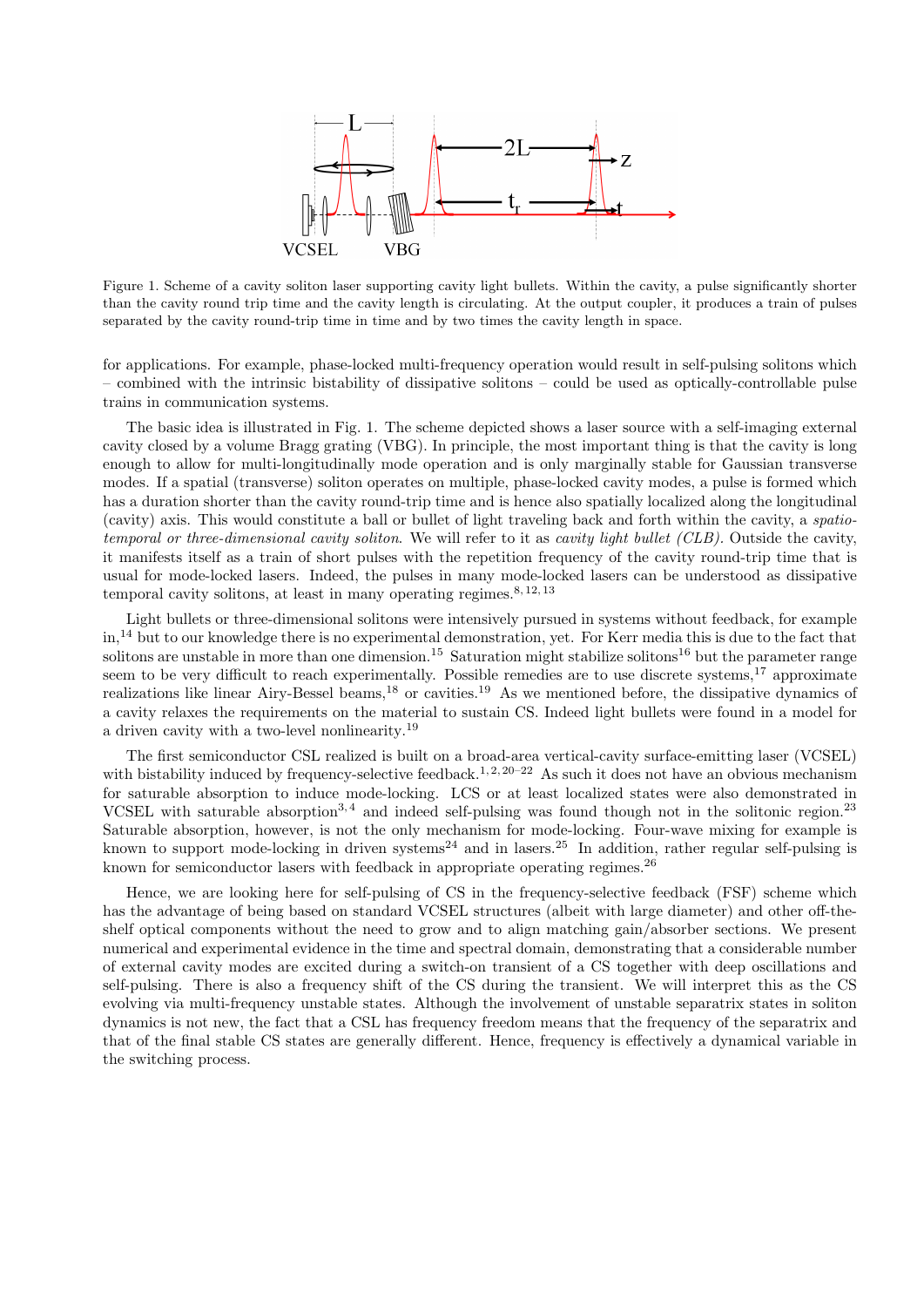

Figure 2. a) Experimental setup. VBG: Volume Bragg grating, BS: Beamsplitter, HWP: Half-wave plate, LP: Linear polarizer, M: Mirror, A: Near field aperture, MMF: Multi-mode fiber, CCD1: CCD camera in far field image plane of VCSEL, CCD2: CCD camera in near field image plane of VCSEL, PD: Photodiode, AOM: Acousto-optic modulator, APD: Avalanche photodiode, AMP: RF Amplifier. b) Typical example for the evolution of power output from the whole laser aperture with increasing (solid line) and decreasing (dashed line) current. Panels on the left (right) side correspond to near field images of the laser aperture at the inset currents for increasing (decreasing) current.

### 2. EXPERIMENTAL SETUP AND BASIC PHENOMENA

#### 2.1 Experimental Setup

A schematic of the experimental setup is shown in Fig. 2a. We use a broad-area VCSEL as the nonlinear element and frequency-selective feedback to support bistability.<sup>27</sup> The VCSEL has a circular aperture with diameter 200  $\mu$ m and a room-temperature emission wavelength of 975 nm. We heat the VCSEL to 80 °C to tune the wavelength to approach the resonance of the frequency-selective feedback, which is provided by a volume Bragg grating (VBG) with a reflectivity bandwidth of 0.2 nm and peak reflectance at 981.1 nm. The VCSEL is coupled to the VBG via a 6.25:1 magnification self-imaging cavity with an 8 mm focal length collimating lens and a 50 mm focal length lens focussing light onto the VBG. This external cavity has a longitudinal mode spacing of 950 MHz which corresponds to a round trip time of 1.05 ns which differs from the free-space round trip time due to the long intra-cavity polarizer. The self-imaging configuration maintains the high Fresnel number of the VCSEL cavity while also imposing that all waves return to their original position on the VCSEL aperture after one round trip, which is crucial to achieve spatial self-localization.

The Fresnel reflection from an uncoated glass surface is used to couple out light for detection with an outcoupling ratio of about 10% for vertically polarized light. A half-wave plate and a linear polarizer are adjusted to enforce linear polarization close to the vertical axis in order to suppress polarization instabilities<sup>6</sup> and optimize out-coupling. The latter is essential for time resolved measurements at high frequency due to the relatively low sensitivity of fast photodetectors and the low intrinsic power of the CS. With the intra-cavity polarizer set to transmit vertically polarized light we couple out around 15  $\mu$ W of optical power per detector for a single CS.

There are two detectors for time-resolved measurements. An overview on the dynamics is obtained by an avalanche photodiode with a 3 dB cutoff frequency of 1.1 GHz and variable gain (New Focus 1647). The other is a fiber coupled photodetector with a 3 dB frequency bandwidth of 12 GHz (New Focus 1544-B) which is then amplified by a 15 dB amplifier with 15 GHz bandwidth (Picosecond pulse labs 5867). These signals are monitored on an oscilloscope with 16 GHz analogue bandwidth (LeCroy digital signal analyser) and a sampling rate of 40 Gb/s, digitally filtered at 10 GHz to reduce noise.

The detection system is isolated from the laser cavity with an optical isolator containing a Faraday rotator. An adjustable aperture is placed in a re-imaged plane of the VCSEL gain region and can be used to spatially select any area of the VCSEL, typically containing only a a single CS. The aperture size selected for single soliton measurements is typically three soliton diameters. There are charge-coupled device (CCD) cameras placed in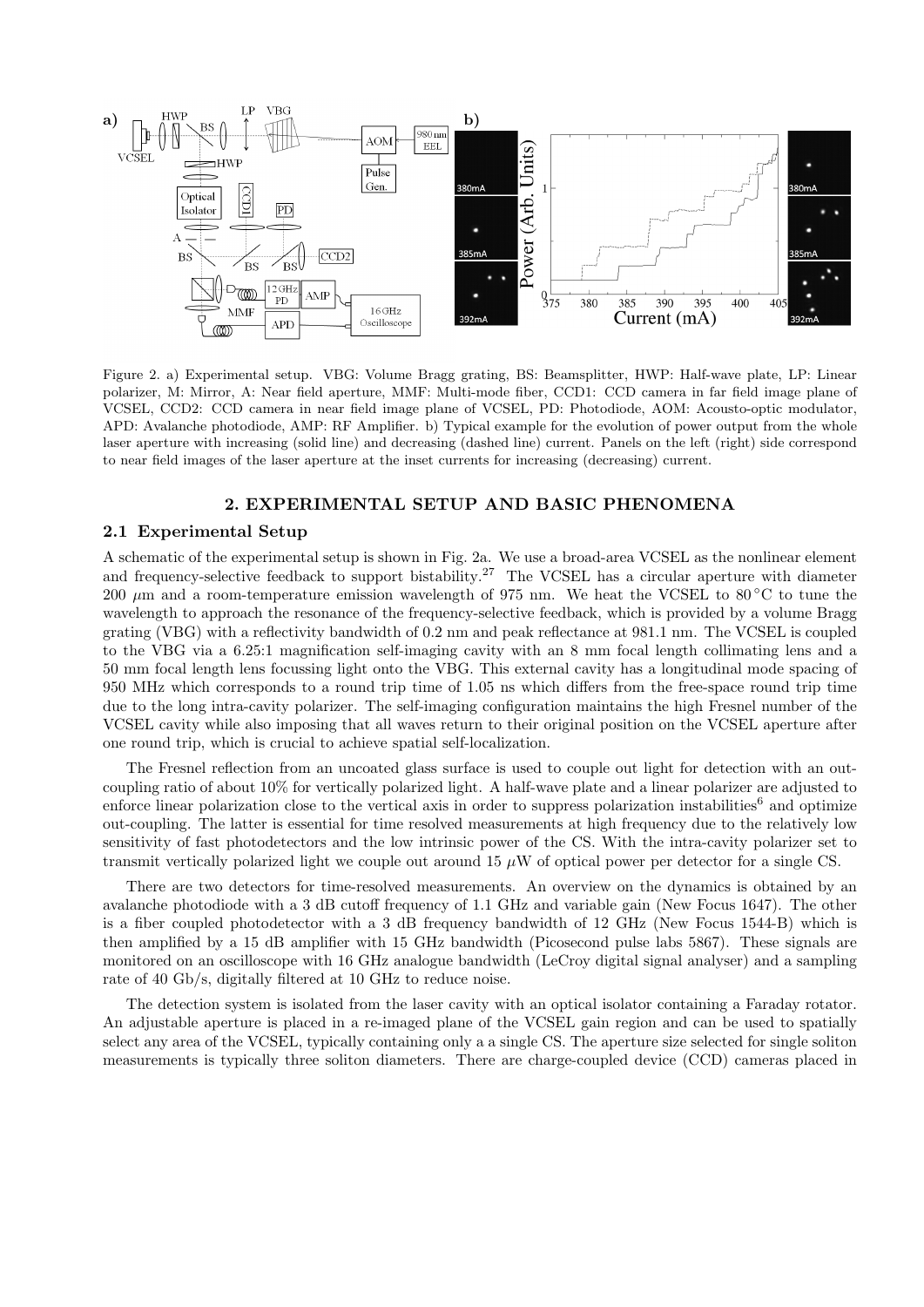re-imaged near and far field planes of the VCSEL gain region and a slow photodiode for time averaged intensity measurements.

Switching the CS requires the injection of an external laser pulse. This is provided by a writing beam (WB) derived from a tunable external-grating laser diode emitting around 980 nm. The elliptically shaped laser beam is circularized by an anamorphic prism pair and passed through an acousto-optic modulator (AOM), allowing pulses to be created from a CW beam with a minimum pulse duration of 15 ns. The WB is fiber-coupled which ensures high beam quality. It is injected through the back of the VBG via steering mirrors to adjust near and far field alignment, and is demagnified. These adjustments ensure that WB at the VCSEL gain region is on axis, and its spot size matches that of a CS.

### 2.2 Basic Phenomena

As the current into the VCSEL is increased, there is a transition from a state of purely spontaneous emission (upper-left image of Fig. 2b) to one which has a single localized lasing spot (middle-left image of Fig. 2b). The transition is abrupt and will henceforth be referred to as an 'on-switch'. The spot has an intensity profile with circular symmetry. It is approximately Gaussian, with  $1/e^2$  radius 5.3  $\mu$ m. The emission from this spot is coherent, with an optical linewidth of about 6 MHz, hence it can be considered as a micro-laser. If the current is increased further we see additional spots which are very similar in size and amplitude to the original one, as illustrated in Fig. 2b. The LI-curve in Fig. 2b also shows that these structures are bistable, since for all currents between 378 mA and 403 mA there are two intensity levels. In actual fact (as Fig. 2b suggests) the system output results from the switching on and off, at different thresholds, of individually-bistable microlasers. These micro-lasers are independent from each other and each may be switched on and off without affecting the rest of the system. In other words, the system is locally bistable, but globally multistable.

The microlasers in the present system – as in all reported semiconductor-based realizations<sup>2, 4, 7, 23</sup> – are pinned at certain locations, i.e. they can't exist at arbitrary locations within the aperture as would be expected for a perfectly homogeneous system.<sup>5</sup> This is believed to be due to micron-scale defects in the VCSEL structure which create preferred positions for the microlasers. For a full description of the CS in this system refer to.<sup>6</sup> Here, we will concentrate on the CS with the lowest threshold. Its switching threshold, switching delays and some aspects of the transient dynamics are analyzed in detail in.<sup>28</sup>

#### 3. THE MODEL

To model the experimental set-up of Fig. 2, separate descriptions of the VCSEL device and the VBG are required. The temporal dynamics of semiconductor lasers with optical feedback has been modeled for some time (see for example29). The present experimental setup however, requires the inclusion of the transverse-space degrees of freedom, including diffraction, and also of high reflectivity of the feedback mirror. We combine all these elements in a single model that can be compared with the experimental realizations and does not restrict to purely temporal regimes and/or introduce restrictions in the magnitude of the feedback.<sup>22</sup>

Our model for the intra–VCSEL optical field  $E$  and carrier density  $N$  is based on that used for the study of CS in amplifiers.<sup>7</sup> The holding beam is, however, replaced by the external cavity field at the VCSEL output mirror, F. The complete system is described by the following system of coupled partial differential equations and mapping:  $22$ 

$$
\partial_t E = -(1 + i\theta)E + i\nabla^2 E - i\sigma(\alpha + i)(N - 1)E \n+ \frac{2\sqrt{T_1}}{(T_1 + T_2)}F \n\partial_t N = -\gamma [N - J + |E|^2(N - 1) + D\nabla^2 N] \nF(t) = e^{-i\delta\tau_f} \hat{G}(t - \tau_f/2) [-r_1 F(t - \tau_f) + t_1 E(t - \tau_f)]
$$
\n(1)

where  $\theta$  is the detuning of the VCSEL cavity with respect to the chosen reference frequency,  $\sigma$  is a coupling constant,  $\alpha$  is the linewidth enhancement factor,  $T_1$  and  $T_2$  are the transmittivities of the VCSEL mirrors, and J represents the injection current, normalised to the value at transparency. Time is scaled to the VCSEL cavity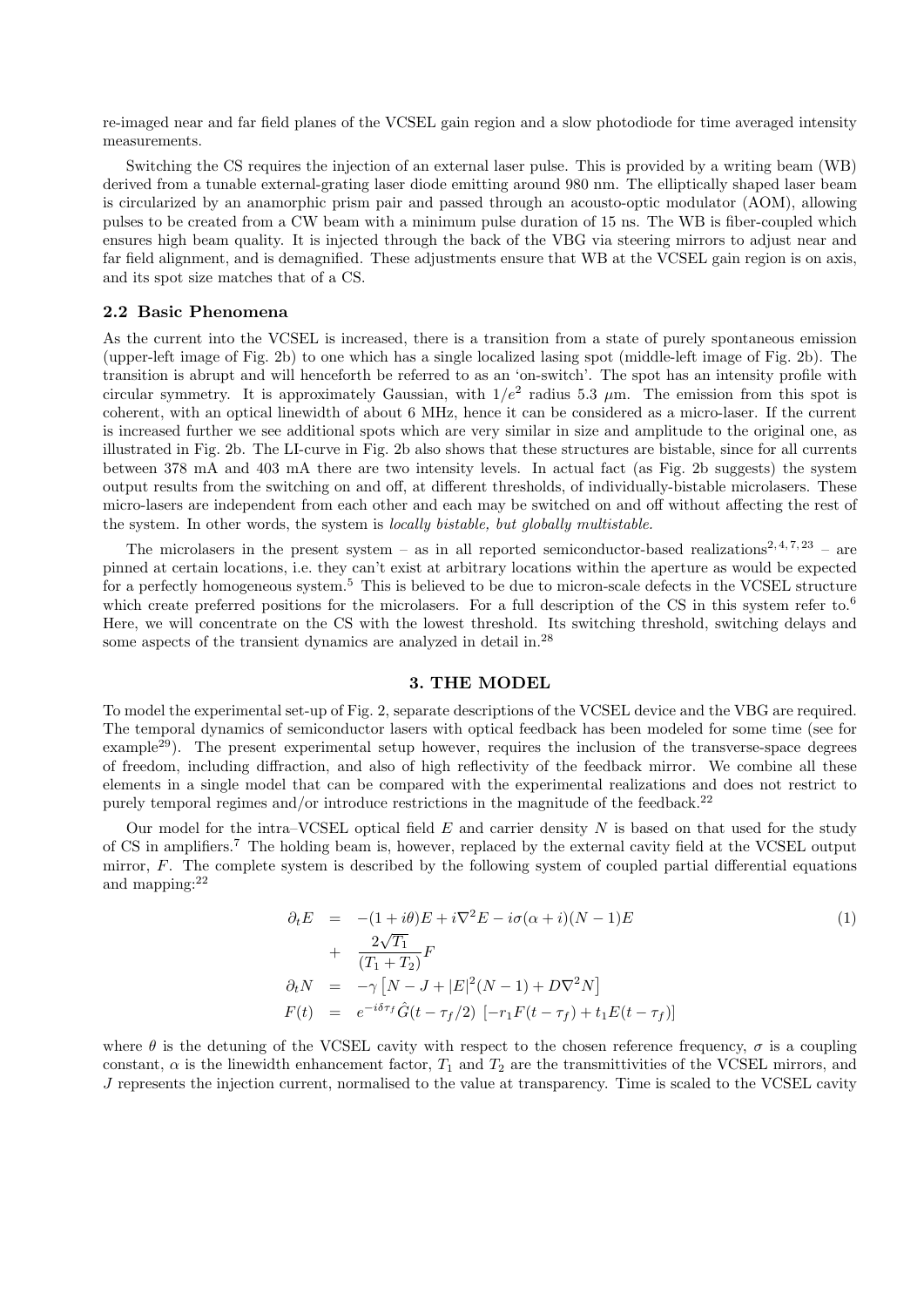lifetime, and  $\gamma$  is the ratio of cavity lifetime to carrier response time in the VCSEL. The term  $\nabla^2 E$  describes diffraction in the VCSEL cavity.  $D\nabla^2 N$  is the carrier diffusion but it is usually considered small, and will henceforth be omitted.

The external cavity round–trip time and its detuning at the reference frequency are denoted by  $\tau_f$  and  $\delta$ respectively, while  $r_1$  and  $t_1$  are the (real) amplitude reflection and transmission coefficients of the VCSEL output mirror, (i.e.  $T_1 = t_1^2 = 1 - r_1^2$ ). The operator  $\hat{G}$  describes the frequency–selective operation of the Bragg reflector on the field envelope and is given by

$$
\hat{G}(t) [h(t)] = \frac{r_g}{2\beta} \int_{t-2\beta}^{t} e^{i\Omega_g(t'-t)} h(t') dt'
$$
\n(2)

in the time domain or, equivalently,

$$
\hat{G}(\omega) \left[ h(\omega) \right] = r_g \ e^{-i\beta(\Omega_g - \omega)} \operatorname{sinc}(\beta(\Omega_g - \omega)) h(\omega) \tag{3}
$$

in the frequency domain. The frequency  $1/\beta$  determines the bandwidth of the Bragg reflector while  $\Omega_g$  is its central frequency (henceforth referred to as the Bragg frequency) relative to the reference (carrier) frequency. The parameter  $r<sub>g</sub>$  is an overall reflection coefficient. Note that in this description we neglect the transverse wavevector dependence of the reflector response. We have also ignored transverse effects of free–space propagation (i.e. diffraction) in the external cavity, since in the corresponding experiment the VCSEL output coupler is imaged directly onto the Bragg reflector (see Fig. 2). Note that all variables and parameters in Eqs. (1) are dimensionless. We use  $\Omega_g = 0$  here, i.e. the carrier frequency is chosen to be the Bragg frequency.

The model reproduces existence and stability of LCS in qualitative agreement with experiment.<sup>22</sup> Switching thresholds vs. pulse duration and switching delays were analyzed  $\ln^{28}$  and also found to be in good qualitative agreement with experiment.

# 4. CAVITY SOLITON DYNAMICS

#### 4.1 Experimental results

In the section, we are analyzing the self-pulsing after a switch-on of a CS by the WB. The wavelength of the WB is about 0.1 nm blue detuned to the wavelength of the emerging CS which was found to minimize switching powers.

Fig. 3a shows the response of the system to a 50 ns pulse with threshold peak power. There is a delay of 5-10 ns after the end of the pulse until the CS switches on. Then there is strong, fairly regular pulsing with a repetition frequency of 950 MHz, which is the cavity-round-trip frequency. In between, especially in the interval between 75 and 80 ns, there is fast pulsing in between the main pulses. Then, starting at about 85 ns, the envelope of the pulsing becomes smaller whereas the frequency seems to increase. Furthermore, there is a transition from an asymmetric pulsing state to a more symmetric one. This tendency continues until at long times there seems to be a noisy oscillation around a mean value, the DC values of the switched-on CS (about 30 mV, Fig. 3b).

The noise present within the large bandwidth of the detection limits the signal to noise ratio, making direct time trace analysis sometimes, e.g. in Fig. 3b, difficult. For a clearer analysis, a time-frequency spectrogram is used (Fig. 3c). This is simply a time evolving Fourier transform of the time series with overlapping time windows. Low frequencies are not shown since at switch-on the DC contribution dominates and would swamp the oscillation peaks. The spectrogram shows clearly that the dynamics are dominated by the external cavity round trip frequency (950 MHz) and its harmonics spanning over the whole detection bandwidth. The strongest frequencies are the second and third harmonic at 1.9 GHz and 2.85 GHz but all harmonics up to 10 GHz are excited. Apparently all or significant parts of these oscillations are in phase, leading to the pronounced selfpulsing in the time domain, i.e. mode-locking. After about 50 ns, the spectrogram starts to simplify, the low and high harmonics die out whereas the ones around 3-6 GHz persist to about 250 ns. This state corresponds to the weakly modulated oscillatory state in Fig. 3b. The first reason that the pulsing disappeared is that there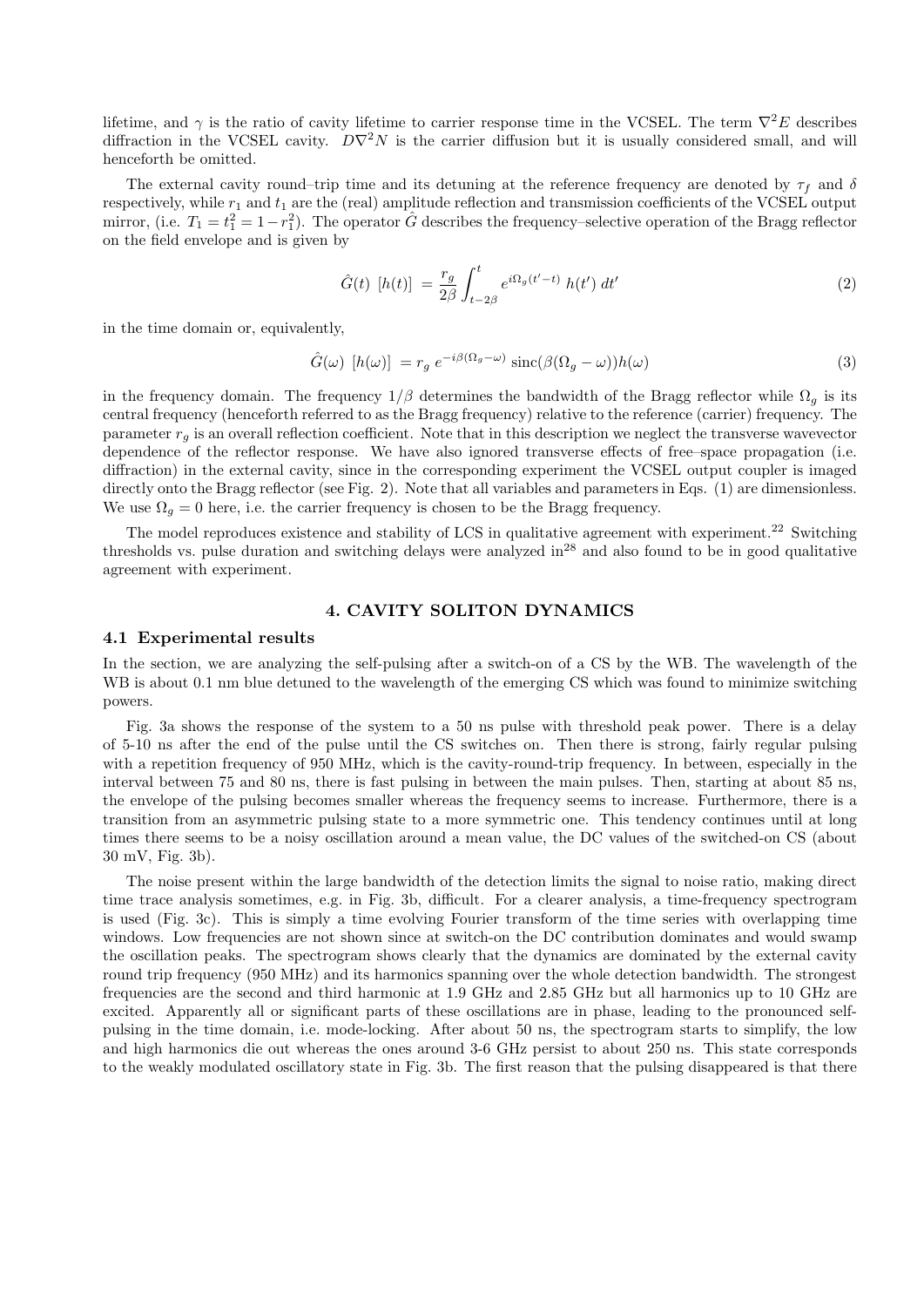

Figure 3. Switch-on transient of a CS initiated by a 50 ns pulse of minimum threshold power. a) Transient regime with strong pulsing. b) Quasi-cw state at later times. c) Time-frequency spectrogram of intensity time series (Fourier window of 25.6 ns). Negative times correspond to the off state, before the pulse is applied.

are less harmonics, probably the second that the phase-locking is lost. Finally, for these parameters, the system relaxes to a non-oscillatory steady on-state.

It is interesting to note that also the envelope of each harmonic is modulated and that there is some tendency that the modulation is in anti-phase between different component (e.g. around 100 ns the 3 GHz component has a minimum whereas the 1 GHz one a maximum; the 4 and 6 GHz components have a maximum around 150 ns whereas the 7 and 8 GHz are minimal). This can be interpreted as a change in excitation between different external cavity modes leading to the dominance of particular beat notes/harmonics.

If the pulse power is increased, the switch-on delay becomes smaller and pulsations start already during the WB pulse.<sup>28</sup> Fig. 4a shows the situation for a pulse with 4.8 times threshold power. At that amplitude, there is no discernible switch-on delay and pulsing begins at the start of the pulse. When the pulse ends, the dominant harmonic shifts, and the intensities of the peaks reduce (Fig. 4c). The evolution again shows the reduction of oscillating harmonics until the system simplifies into one or two frequencies. The system does not relax to a non-oscillating state in this case, however, as the component at 3.8 GHz remains. These states may show long-term stable oscillations, whose properties are currently under further investigation. It should be noticed that the long-term behavior of the system is not only determined by initial conditions but also by noise. A fluctuation can cause the oscillating state to decay to a non-oscillatory CS state and, vice versa, a steady state can 'spontaneously' convert to an oscillating state on long time scales (ms to minutes or hours).

### 4.2 Numerical Simulations

We have investigated in detail the soliton writing process in the model (1), mimicking the experimental procedure described in Section 4.1. We initiate a CS through the application of a spatially–localized rectangular WB pulse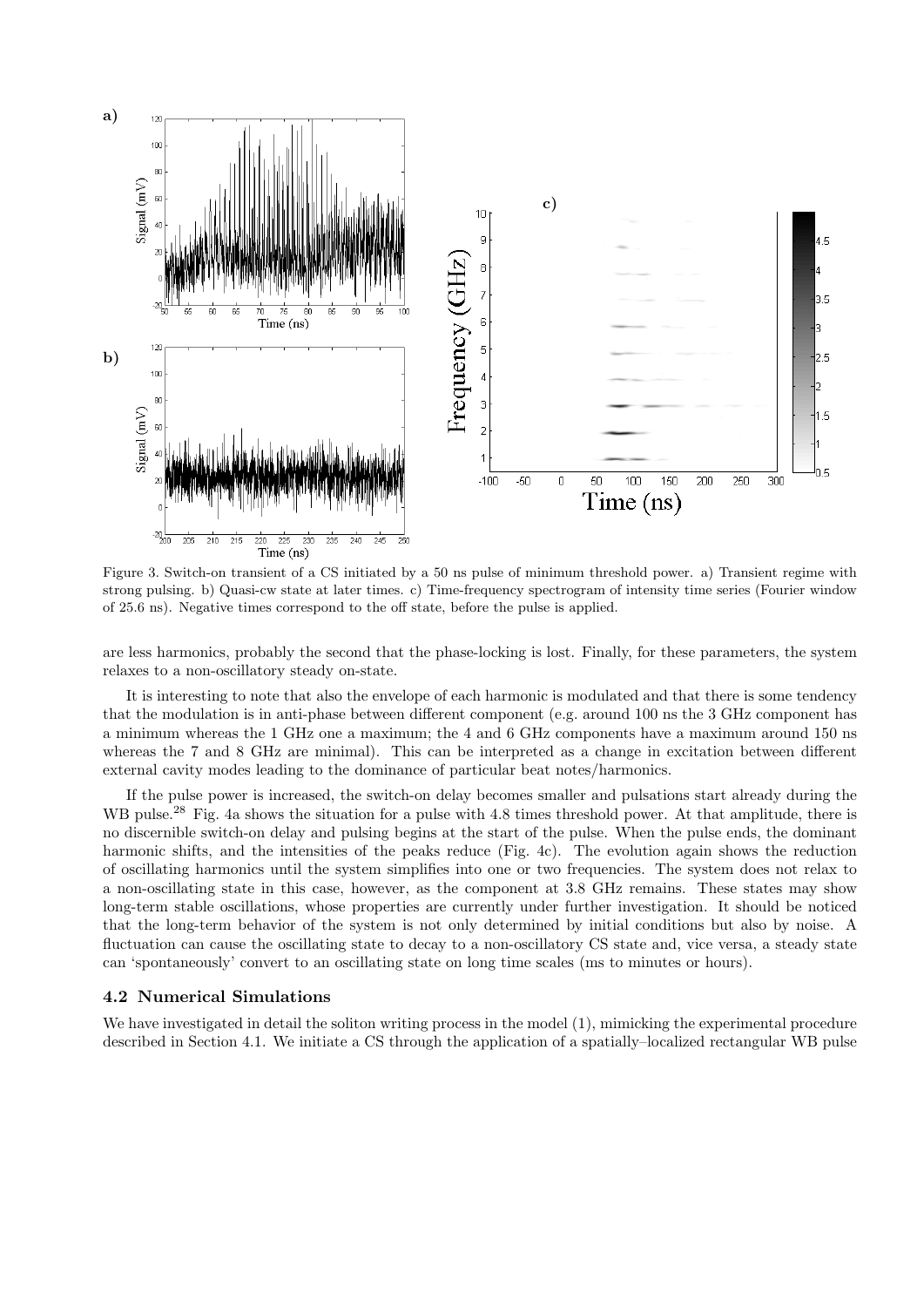

Figure 4. Switch-on transient of a CS initiated by a 50 ns pulse of 11.8 times minimum threshold power. a) Transient regime with strong pulsing. b) Quasi-cw state at later times. c) Time-frequency spectrogram of intensity time series.

 $A(x, t)$  of the form

$$
A(x,t) = A_0 \exp\left(-\frac{x^2}{\eta^2} - i\omega_p t\right) \operatorname{rect}\left(\frac{t}{\tau_p}\right). \tag{4}
$$

Computationally, the WB is added to the first of Eqs. (1) while the amplitude  $A_0$ , width  $\eta$ , duration  $\tau_p$  and frequency  $\omega_p$  of the address pulse can all be varied. The parameters are:  $\alpha = 9$ ,  $\theta = -1$ ,  $\sigma = 0.9$ ,  $\gamma = 0.01$ ,  $T_1 = 0.008, T_2 = 0.0002, \beta = 0.6, r_q = 0.8, \delta = 0, \tau_f = 41, \eta = 5$ , and  $\tau_p = 2000$ . Assuming a typical cavity decay time of  $1/\kappa = 10$  ps, the cavity round-trip time is 0.41 ns, the repetition rate 2.4 GHz, about two times the value used in the experiment. We fix the value of the address pulse duration at around 50 round trips of the external cavity (i.e. around 20 ns). The optimal frequency shift for which the lowest-amplitude address pulses can generate a CS is found to be around  $\omega_p = 3.5$  corresponding to around 55 GHz or 0.18 nm in experimental values, in qualitative agreement with the experimental finding.

The numerical integration of the model (1) provides temporal data on the field dynamics of the CS switching. As in the experiment, we display first the intensity time series directly and evaluate time-frequency spectrograms. Fig. 5a shows strong self-pulsing at the switch-on which starts during but towards the end of the WB pulse. It is dominated by the round-trip frequency (being about two times faster than in the experiment due to the choice of parameters). In addition, there is a low-frequency envelope. Sometimes we observe experimentally transient (as well as persistent) modulations on the 100 to 20 MHz scale in the total intensity too. These are possibly related to a Q-switching instability typical for class-B lasers and noted – at least for the transient – also for CSL with saturable absorbers.<sup>4, 30</sup> The appearance of low-frequency fluctuations is also typical for semiconductor lasers with feedback in general (see for example<sup>26, 29</sup>).

The spectrogram in Fig. 5c shows strong excitation of the fundamental round-trip frequency and harmonics (we choose to cut it at 20 GHz to mimic the experimental cut-off at about 10 harmonics). The dynamics then simplifies with the components around 5 GHz becoming dominant. This corresponds to a small-amplitude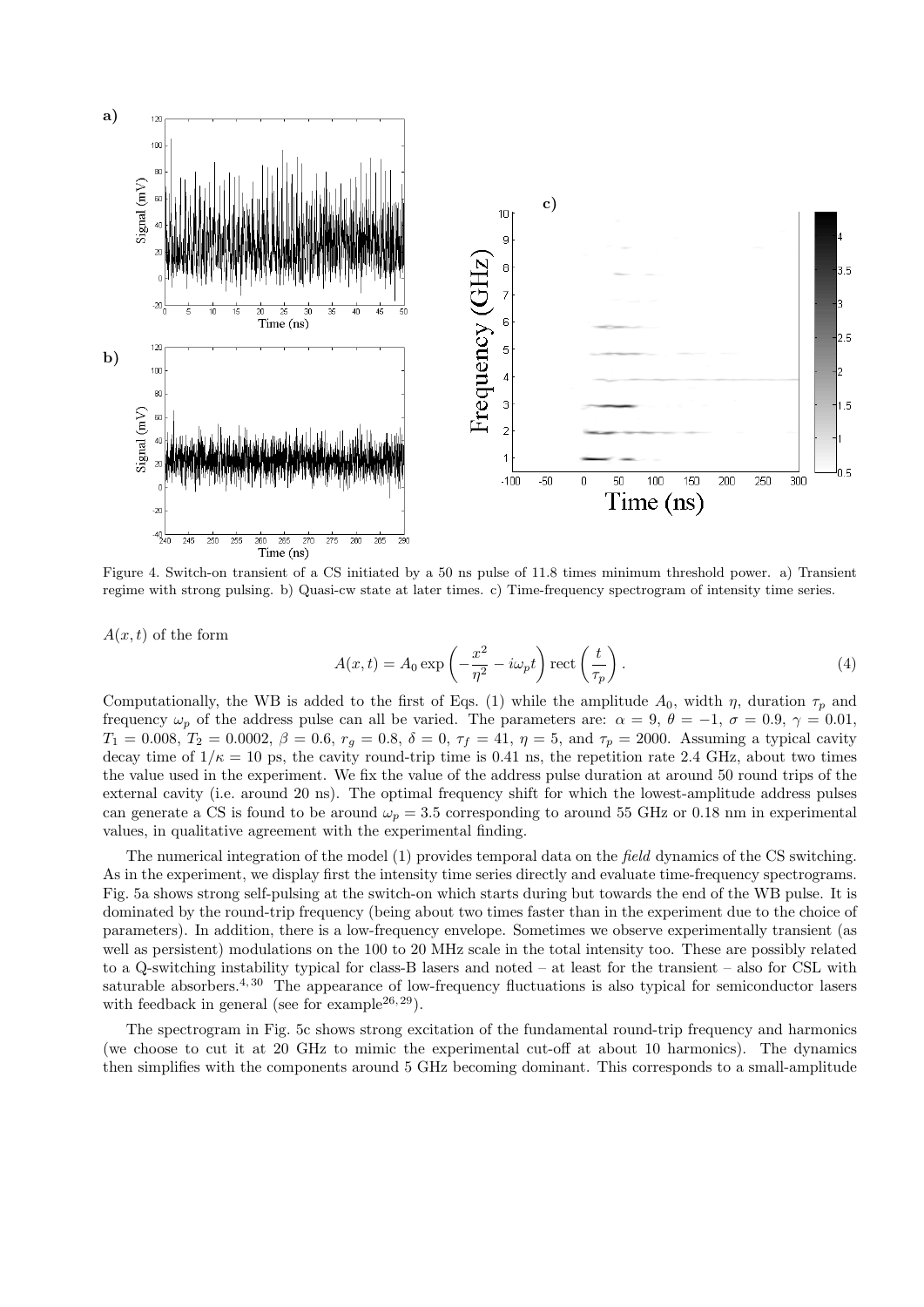

Figure 5. Numerical simulation of a switch-on transient of a CS initiated by a 20 ns pulse of 2.3 times minimum threshold power. a) Initial transient regime with strong pulsing. b) Weakly oscillating state at later times. c) Time-frequency spectrogram of intensity time series (Fourier window of 8 ns; each time window is normalized separately for contrast enhancement).

oscillation around the DC value of the CS (Fig. 5b). These findings are in very good qualitative agreement with experiment.

In the simulations, it is also rather straightforward to compute a time-resolved optical spectrum, i.e. the Fourier transform of the field  $E(x = 0, t)$ , which is difficult in the experiment. Fig. 6a shows the spectrogram with a time window of one round-trip for the individual Fourier transforms. The WB pulse is apparent in the first 20 ns around 55 GHz. Already before the end of the address pulse, multi-mode operation sets in. At 10 ns from the beginning of the simulation, around 30 external cavity modes are present. This regime of frequency spreading is followed by a fast (around 5 ns) sweeping of the frequency spectrum towards the Bragg frequency at zero, accompanied by a narrowing to only about 15 modes. Then slower spectral evolution leads to a further narrowing of the spectrum and to the final state of the CS, which has one strong external-cavity mode slightly red detuned to the Bragg frequency with two side modes at  $\pm 5$  GHz (plus some even weaker side modes). This is in accordance with the dynamics of the intensity spectra, of course. It should be noted that the survival of a single line in the field spectrum denotes cw emission whereas the presence of a single line in the intensity (RF) spectrum denotes an oscillation.

Surprisingly, very similar spectral dynamics take place when the WB frequency is close to that of the final CS (Fig. 6b). In this case, the writing beam corresponds to  $\omega_p = 0$  and yet one still observes the same three distinct dynamical regimes: creation of a band of modes close to 55 GHz, followed by a fast spectral broadening and frequency sweep, and finally a slower spectral narrowing to a quasi-single-mode CS emission state. Apart from a longer duration of the first phase, this spectral evolution is remarkably similar to that observed in Fig. 6a. This suggests the existence of a globally attractive, yet unstable, oscillatory state that is initially approached, independently of the frequency of the WB. This state still corresponds to spatial localization, since the CS is well defined during the entire duration of the transient. Another interesting feature of Fig. 6 is that the first frequency response of the system takes place around the blue-detuned frequency of the minimum threshold determined before, again independently of the frequency shift  $\omega_p$  of the addressing beam. This seems to correspond to the unstable low-amplitude CS state typically found in CSL models,  $20-22$  which is likely to behave like a separatrix in CS switch-on.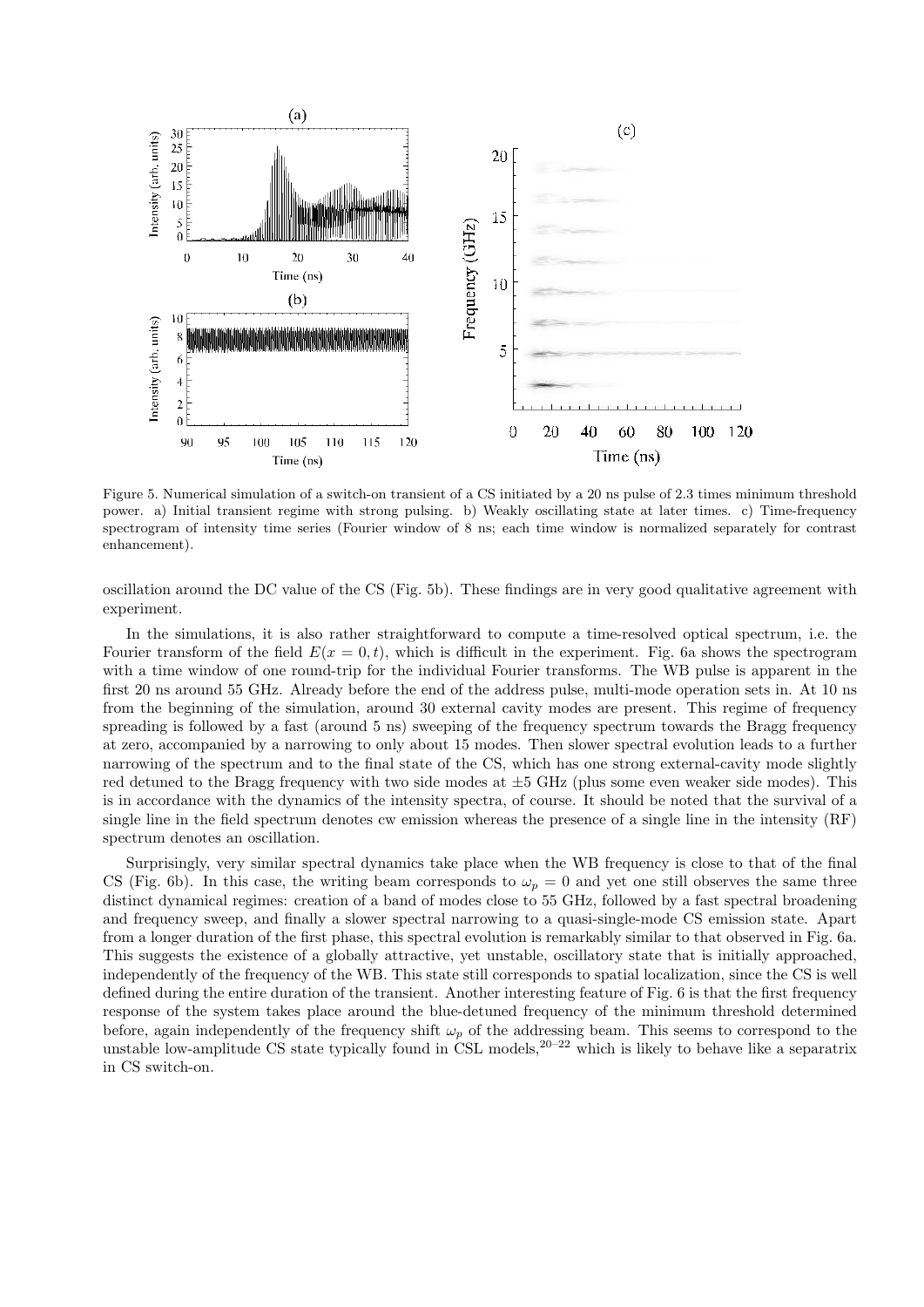

Figure 6. (Color online) Time evolution of the field frequency spectrum evaluated every round trip. a)  $\omega_p = 3.5 \equiv 55$  GHz, b)  $\omega_p = 0$ . Each frequency spectrum is normalized such that the highest intensity corresponds to dark blue (black), to avoid the dominance of the final peak.

### 5. CONCLUSION

The transient of a switch-on of a CS in a CSL based on FSF is accompanied by pronounced self-pulsing at the cavity round-trip time and the excitation of a large number of external cavity modes. In addition, there is a shift of the carrier frequency highlighting the importance of unstable, multi-frequency soliton states to organize the transient dynamics. This frequency sweeping has no counterpart in VCSELs with optical injection such as, for example, that of.<sup>7,31</sup> More generally, a CSL without holding beam has the freedom to change frequency. Similar phenomena might exist in the schemes relying on saturable absorption<sup>3, 23</sup> due to phase-amplitude coupling.

The occurrence of pronounced, fairly regular pulsing indicates that these modes are at least partially phaselocked, i.e. there is transient mode-locking of spatial LCS. In the present stage we cannot give quantitative information on the modulation depth but the very existence of pulses indicates the existence of structures significantly shorter than the cavity round-trip time. Hence, we conclude that the initial phase of switch-on is characterized by (transient) cavity light bullets, probably on an irregular non-zero background.

In some realizations, a transition to an asymptotically stable oscillating or pulsing state is observed. This is a very exciting observation because it indicates the possibility of achieving simultaneous spatial and temporal self-localization via mode-locking of spatial solitons at different external cavity modes. Such features of CS in VCSELs with FSF are under current investigation.

#### Acknowledgements

This work was partially supported by EU FP7 ICT FET Open HIDEAS and in the initial phases by the EU FP6 STREP FunFACS. NR and CM are supported by an EPSRC doctoral training account. We are grateful to A. J. Scroggie for his contributions to the modeling and to R. Jäger from Ulm Photonics for supplying the devices.

### REFERENCES

1. Y. Tanguy, T. Ackemann, W. J. Firth, and R. J¨ager, "Realization of a semiconductor-based cavity soliton laser," Phys. Rev. Lett. 100, p. 013907, 2008.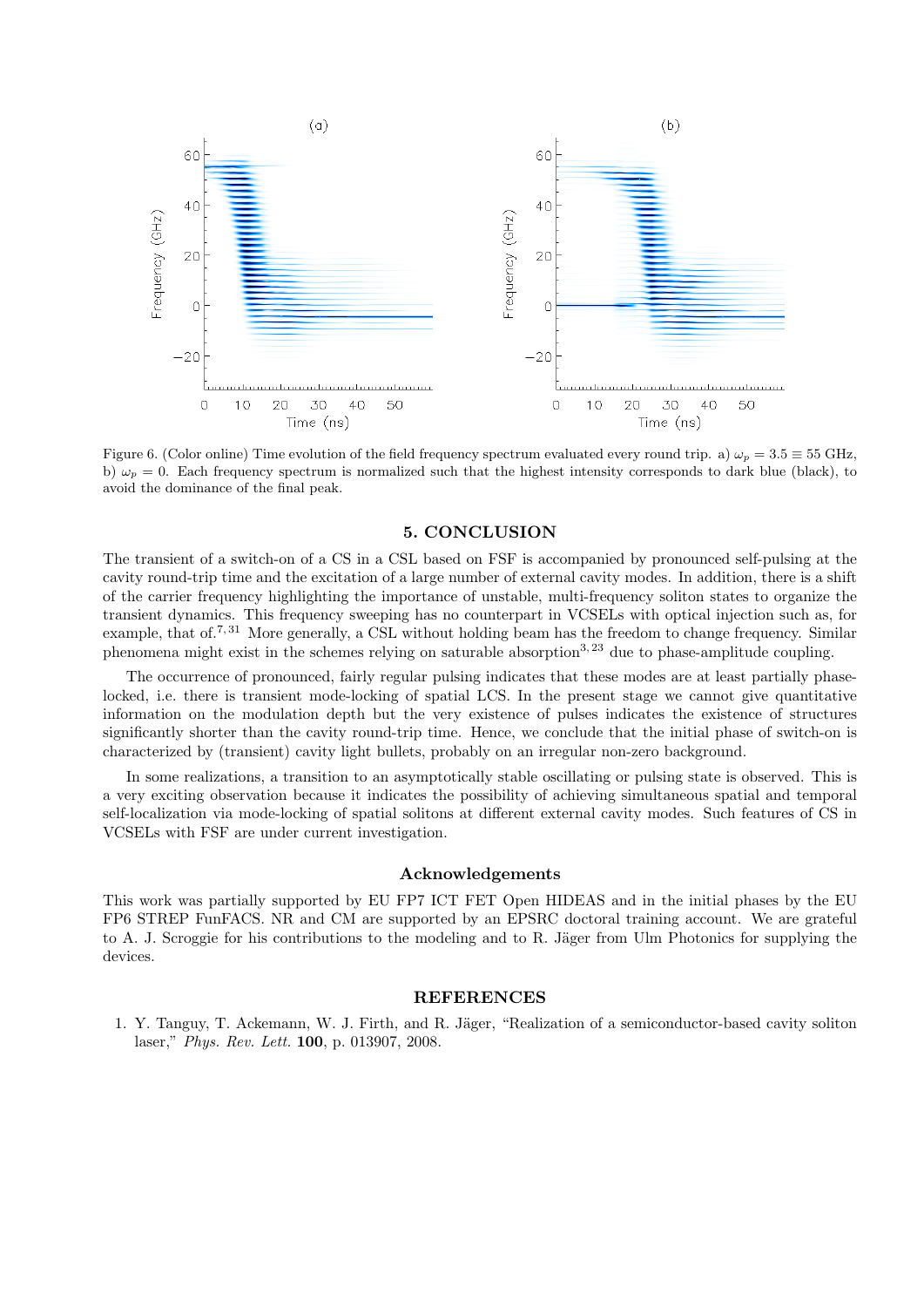- 2. Y. Tanguy, N. Radwell, T. Ackemann, and R. Jäger, "Characteristics of cavity solitons and drifting excitations in broad-area vertical-cavity surface-emitting lasers with frequency-selective feedback," Phys. Rev. A 78, p. 023810, 2008.
- 3. P. Genevet, S. Barland, M. Giudici, and J. R. Tredicce, "Cavity soliton laser based on mutually coupled semiconductor microresonators," Phys. Rev. Lett. 101, p. 123905, 2008.
- 4. T. Elsass, K. Gauthron, G. Beaudoin, I. Sagnes, R. Kuszelewicz, and S. Barbay, "Fast manipulation of laser localized structures in a monolithic vertical cavity with saturable absorber," Appl. Phys. B 98, pp. 327–331, 2010.
- 5. T. Ackemann, G.-L. Oppo, and W. J. Firth, "Fundamentals and applications of spatial dissipative solitons in photonic devices," Adv. Atom. Mol. Opt. Phys. 57, pp. 323–421, 2009.
- 6. N. Radwell and T. Ackemann, "Characteristics of laser cavity solitons in a vertical-cavity surface-emitting laser with feedback from a volume Bragg grating," IEEE J. Quantum Electron. 45, pp. 1388–1395, 2009.
- 7. S. Barland, J. R. Tredicce, M. Brambilla, L. A. Lugiato, S. Balle, M. Giudici, T. Maggipinto, L. Spinelli, G. Tissoni, T. Knödel, M. Miller, and R. Jäger, "Cavity solitons as pixels in semiconductors," Nature 419, pp. 699–702, 2002.
- 8. N. Akhmediev and A. Ankiewicz, Dissipative solitons, vol. 661 of Lecture Notes in Physics, Springer, Berlin, 2005.
- 9. W. J. Firth and A. Lord, "Two-dimensional solitons in a Kerr cavity," J. Mod. Opt. 43, pp. 1071–1077, 1996.
- 10. W. J. Firth and A. J. Scroggie, "Optical bullet holes: robust controllable localized states of a nonlinear cavity," Phys. Rev. Lett. 76, pp. 1623–1626, 1996.
- 11. D. Michaelis, U. Peschel, and F. Lederer, "Multistable localized structures and superlattices in semiconductor optical resonators," Phys. Rev.  $A$  56, pp. R3366–R3369, 1997.
- 12. K. Tamura, L. E. Nelson, H. A. Haus, and E. P. lppen, "Soliton versus nonsoliton operation of fiber ring lasers," *Appl. Phys. Lett.* **64**, pp. 149–151, 1994.
- 13. R. Paschotta, R. Häring, A. Garnache, S. Hoogland, A. C. Tropper, and U. Keller, "Soliton-like pulseshaping mechanism in passively mode-locked surface-emitting semiconductor lasers," Appl. Phys. B 75, pp. 445–451, 2002.
- 14. F. W. Wise and P. Di Trapani, "The hunt for light bullets spatiotemporal solitons," Opt. Photon. News 13(2), pp. 28–32, 2002.
- 15. Y. Silberberg, "Collapse of optical pulses," Opt. Lett. 15, pp. 1282–1284, 1990.
- 16. J. M. Soto-Crespo, P. Grelu, and N. Akhmediev, "Optical bullets and "rockets" in nonlinear dissipative systems and their transformations and interactions," Opt. Exp. 14, pp. 4013-4025, 2006.
- 17. D. Mihalache, D. Mazilu, F. Lederer, and Y. S. Kivshar, "Spatiotemporal dissipative solitons in twodimensional photonic lattices," Phys. Rev. E 78, p. 056602, 2008.
- 18. A. Chong, W. H. Renninger, D. N. Christodoulides, and F. W. Wise, "AiryBessel wave packets as versatile linear light bullets," Nature Phot. 4, pp. 103–106, 2010.
- 19. M. Brambilla, T. Maggipinto, G. Patera, and L. Columbo, "Cavity light bullets: Three-dimensional localized structures in a nonlinear optical resonator," Phys. Rev. Lett. 93, p. 203901, 2004.
- 20. P. V. Paulau, A. J. Scroggie, A. Naumenko, T. Ackemann, N. A. Loiko, and W. J. Firth, "Localized traveling waves in vertical-cavity surface-emitting lasers with frequency-selective optical feedback," Phys. Rev. E 75, p. 056208, 2007.
- 21. P. V. Paulau, D. Gomila, T. Ackemann, N. A. Loiko, and W. J. Firth, "Self-localized structures in verticalcavity surface-emitting lasers with external feedback," Phys. Rev. E 78, p. 016212, 2008.
- 22. A. J. Scroggie, W. J. Firth, and G.-L. Oppo, "Cavity soliton laser with frequency selective feedback," Phys. Rev. A 80, p. 013829, 2009.
- 23. P. Genevet, B. Barland, M. Giudici, and J. R. Tredicce, "Stationary localized structures and pulsing structures in a cavity soliton laser," Phys. Rev. A 79, p. 033819, 2009.
- 24. P. DelHaye, A. Schliesser, O. Arcizet, T. Wilken, R. Holzwarth, and T. J. Kippenberg, "Optical frequency comb generation from a monolithic microresonator," Nature 450, pp. 1214–1217, 2007.